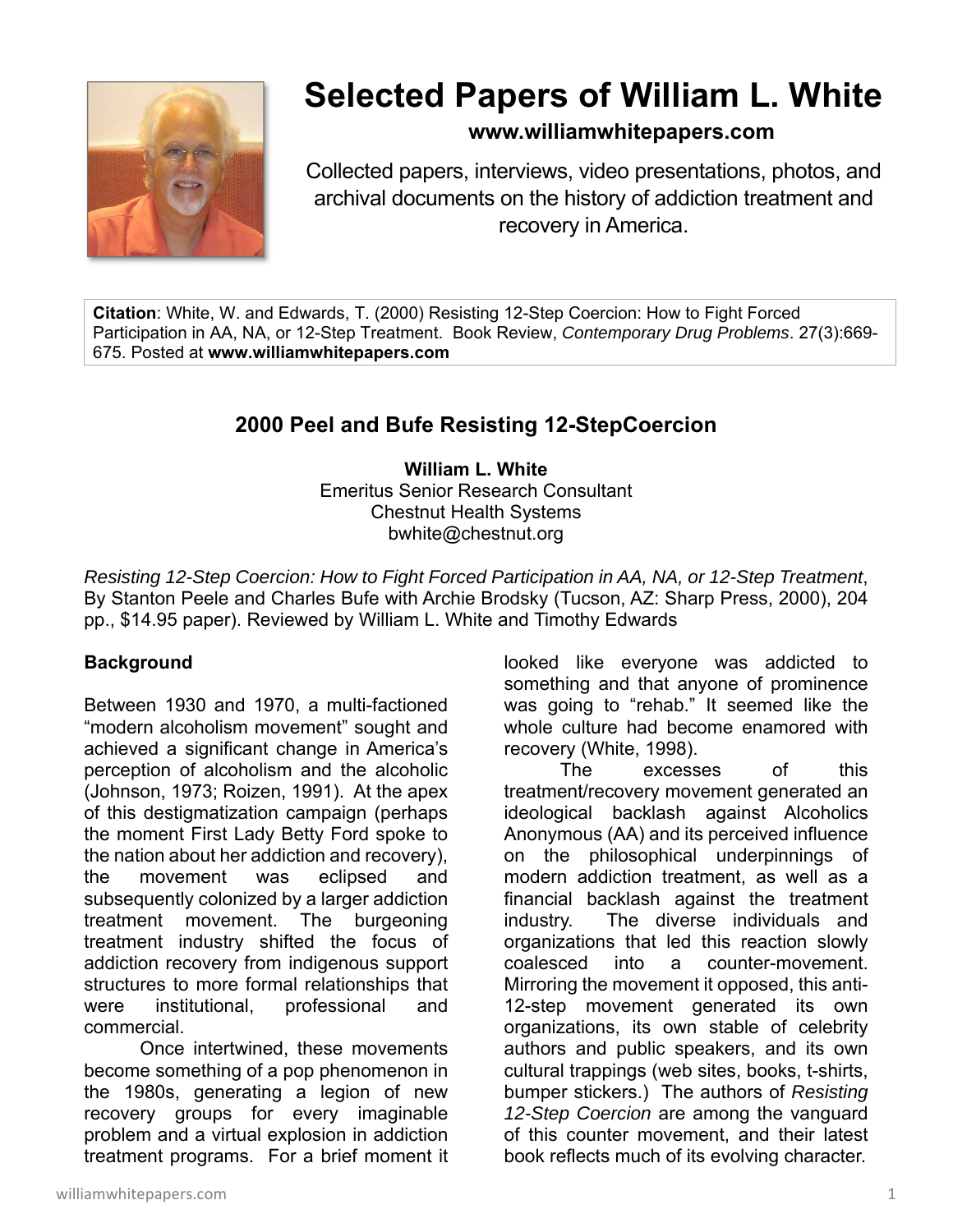*Resisting 12-Step Coercion* is valuable in that it calls attention to the fact that addiction treatment in the United States is becoming increasingly coercive and intrusive. We agree that the growing emphasis on coercion raises serious ethical and legal questions and undermines the fundamental character of treatment and recovery. Despite our agreement with the authors on this basic point, we believe that they: 1) misidentify the source of coercion as Alcoholics Anonymous; 2) fail in their promise to offer solutions to those being coerced into mutual aid or treatment; and 3) present their work with a stridency that serves only to quicken polarization among those concerned with alcohol and other drug problems. In our view, *Resisting 12- Step Coercion* misses the opportunity to explain the limitations of coercion and the forces that have contributed to our growing confidence in the use of threats.

#### **Premises and Assumptions**

*Resisting 12-Step Coercion* is a series of topical essays that collectively provide an overview of: the nature of the alcohol problem and the dominance and (according to the authors) ineffectiveness of 12-step groups and 12-step treatment as a response to that problem, and the ethical and legal issues involved in coerced participation in 12-step groups and 12-step treatment. The book is based on the following nine propositions.

- 1. The AA philosophy is based on a "demonstrably false" premise, namely, that alcoholism is a "disease" that completely overtakes the alcoholic's power of choice and requires complete surrender to outside help.
- 2. The AA program resembles a cult because its members are indoctrinated with what is essentially a rigid, intrusive religious doctrine.
- 3. The AA philosophy reflects a "onesize fits all" approach that precludes viable alternatives.
- 4. AA and AA-oriented treatment are ineffective and potentially harmful.
- 5. As an institution, AA has actively solicited and encouraged "membership recruitment" by enlisting the courts, employers and correctional agencies as referral sources.
- 6. AA and "12-step treatment" programs collude with judges, probation/parole officers, correctional officers, employers, professional licensing boards, schools, and parents (of minors) into coercing more than one million people per year into AA-oriented treatment and into AA or other 12- step groups.
- 7. Coercing agents do not take the time to properly assess and diagnose their clients, resulting in referrals of nonaddicts to programs which adhere to a rigid, one- dimensional view of addiction and which are designed primarily for those in the latest stages of addiction.
- 8. Participation in coercion into 12-step meetings by addiction counselors constitutes a violation of professional ethics, including informed consent and the right to refuse treatment.
- 9. Because of its ineffectiveness, ethical drawbacks and staggering costs, coerced involvement in 12-step treatment and 12-step groups represents a failed medical and social policy that should no longer be condoned.

These premises reflect the broader themes of the anti-12- step movement's strident attacks on AA (Bufe, 1991; Ragge, 1998), its hostility toward the mainstream addiction treatment industry (Peele, 1989; Peele, Brodsky, and Arnold, 1992), and its opposition to the disease concept of alcoholism (from Fingarette, 1989 to Schaler, 2000). New in this book is the focused portrayal of AA and addiction treatment institutions as coercive agents (propositions 5 and 6).

*Resisting 12-Step Coercion* is flawed in three fundamental ways. First, the book fails to place the issue of coercion to 12-step groups and treatment within its larger cultural context. The coercion that is the target of this book reflects the demedicalization of addiction problems (a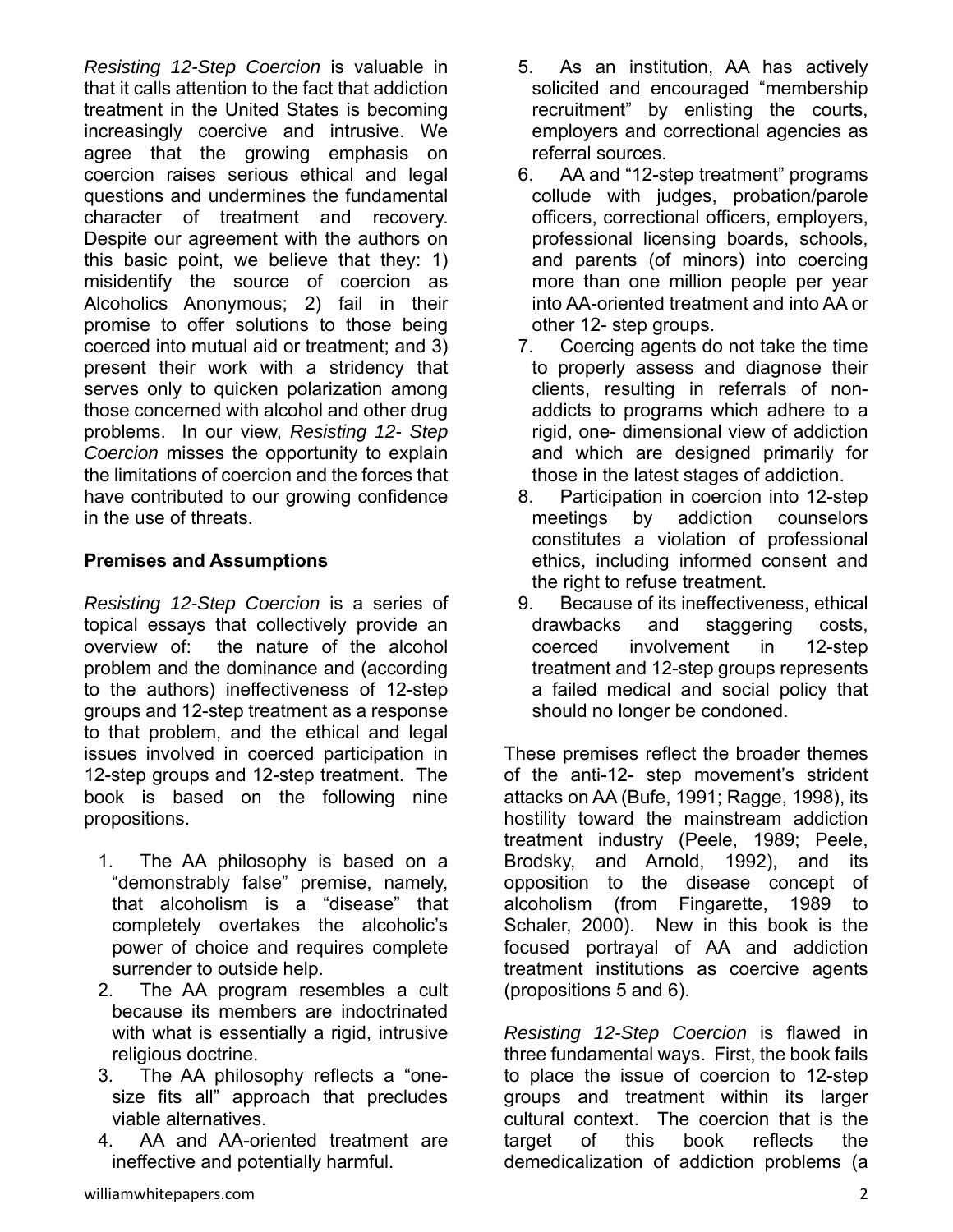trend that Peele, Bufe, and Brodsky have long supported) and the restigmatization and recriminalization of these problems. Medical, moral and criminal views of addiction often co-exist and all generate models that serve purposes of social control of deviant behavior, but there are periods where one view assumes cultural dominance. In its narrow focus on AA and 12-step treatment, the book fails to acknowledge this larger story of the displacement of authority for alcohol and other drug problems from culturally descending medical institutions to culturally ascending penal institutions and the effects of such a transfer on alcoholics and addicts. *Resisting 12-Step Coercion* is silent on these larger contextual issues.

The second flaw of this book is that it misses the broader discussion of what role, if any, coercion should play in addiction recovery, and whether coerced involvement in treatment or mutual aid groups "works." This larger debate and this larger body of literature are missing from *Resisting 12-Step Coercion* (See Szasz, 1974; Satel, 1999; Dupont, 1999; and Edwards, 2000 for diverse stances in this debate). The authors should have incorporated this larger discussion and clarified whether they object to coercion in general, to coercion to 12-step frameworks in particular, or both. It is unclear, for example, whether, as an alternative to incarceration or other undesired consequences, the authors would support the coercion of alcoholics and addicts into mutual aid or treatments that include such choices as Moderation Management, Secular Organization for Sobriety, or cognitive behavioral treatment.

 The third flaw of *Resisting 12-Step Coercion* is reflected in the book's title, which implies that the source of coercion flows inevitably from A.A.'s 12-step philosophy. One gets the sense from this book that the source of coercion can be found historically in the rise of 12-step groups. This is simply wrong. Legal coercion of addicts into mutual aid groups and treatment was wellestablished in the middle of the 19th century and continued into the early 20th century in the form of legal commitment laws and the establishment of inebriate colonies within state criminal justice programs (Baumohl and Room, 1987). To place the blame for coercion at the doorsteps of AA and NA is to miss broader historical trends in the criminalization and medicalization of deviant behavior, especially the role of coerced entry into treatment as an escape from far more invasive and restrictive interventions. Put simply, Peele, Bufe, and Brodsky mistake the location to which individuals are coerced (12-step meetings) for the sources of such coercion (the criminal justice system, employers, licensing boards). AA and NA are not the coercive agents in this story, and as a consequence of their governing traditions, have little way to defend themselves from this externally mandated invasion. Treatment institutions, on the other hand, do reap financial rewards from coercion, and it troubles us greatly that growth in the treatment industry today seems predicated on collaboration with the criminal justice system, employers and other agents of social control.

#### **Conclusion: A Missed Opportunity**

 There is much truth in the old adage, "We must choose our enemies carefully because we are destined to become like them." The stridency of the attacks on AA and "12-step treatment" that fill the pages of *Resisting 12-Step Coercion* smack of the rigidity which the authors impute to the targets of their book. Those who are hostile to AA and to addiction treatment will have their animosity affirmed by this book; those with affection for AA and treatment will not likely read this book. In the end, the polarization continues.

The growing coerciveness of treatment in the United States is of great concern to us, but we finished this book feeling that an opportunity had been missed to move beyond the polarized rhetoric of these mutually antagonistic movements. *Resisting 12-Step Coercion* makes a valid point regarding the increased role of coercion in the treatment of addicts in America. However, by confusing AA with courts, employers, probation officers and